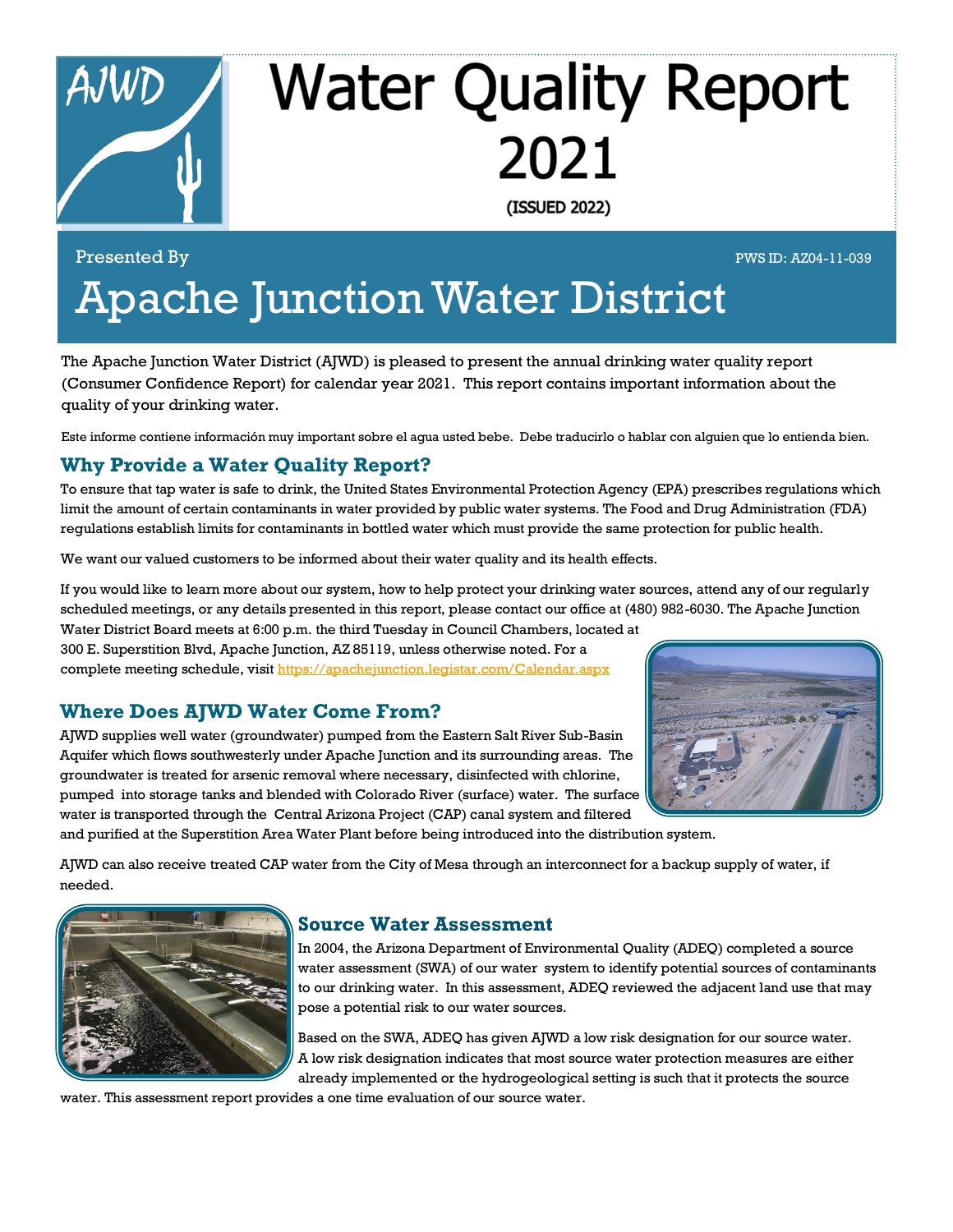#### **What Could Be in Drinking Water Sources?**

The sources of drinking water (both tap and bottled water) include rivers, lakes, streams, ponds, reservoirs, springs, and wells. As water travels over the surface of the land or through the ground, it dissolves naturally-occurring minerals and, in some cases, radioactive material, and can pickup substances resulting from the presence of animals or from human activity.

Contaminants that may be present in source water include:

- **Microbial contaminants**, such as viruses and bacteria that may come from sewage treatment plants, septic systems, agricultural livestock operations, and wildlife.
- **Inorganic contaminants**, such as salts and metals, which can be naturally-occurring or result from urban stormwater runoff, industrial or domestic wastewater discharges, oil and gas production, mining, or farming.
- **Pesticides and herbicides**, which may come from a variety of sources, such as agriculture, urban stormwater runoff, and residential uses.
- **Organic chemical contaminants**, including synthetic and volatile organic chemicals, which are by-products of industrial processes and petroleum production, and also may come from gas stations, urban stormwater runoff, and septic systems.
- **Radioactive contaminants**, which can be naturally occurring or be the result of oil and gas production and mining activities.

#### **Should I Take Special Precautions for My Health?**

Drinking water, including bottled water, may reasonably be expected to contain at least small amounts of some contaminants. The presence of contaminants does not necessarily indicate that water poses a health risk.

Some people may be more vulnerable to contaminants in drinking water than the general population. Immuno-compromised persons, such as persons with cancer undergoing chemotherapy, persons who have undergone organ transplants, people with HIV-AIDS or other immune system disorders, some elderly, and infants, can be particularly at risk from infections. These people should seek advice about drinking water from their health care providers.

For more information about contaminants and potential health effects, or to receive a copy of the EPA and the U.S. Centers for Disease Control (CDC) guidelines on appropriate means to lessen the risk of infection by Cryptosporidium and microbiological contaminants, call the EPA Safe Drinking Water Hotline at 1-800-426-4791.

#### **Additional Health Information on Contaminants of Concern**

- **Nitrate**: Nitrate in drinking water at levels above 10 ppm is a health risk for infants of less than six months of age. High nitrate levels in drinking water can cause blue baby syndrome. Nitrate levels may rise quickly for short periods-of-time because of rainfall or agricultural activity. If you are caring for an infant, and detected nitrate levels are above 5 ppm, you should ask advice from your health care provider.
- **Arsenic:** If arsenic is less than or equal to the MCL, your drinking water meets EPA's standards. EPA's standard balances the current understanding of arsenic's possible health effects against the costs of removing arsenic from drinking water. EPA continues to research the effects of low levels of arsenic, which is a mineral known to cause cancer in humans at high concentrations and is linked to other health effects such as skin damage and circulatory problems.
- **Lead:** If present, elevated levels of lead can cause serious health problems, especially for pregnant women and young children. Lead in drinking water is primarily from materials and components associated with service lines and home in plumbing. AJWD is responsible for providing high quality drinking water, but cannot control the variety of materials used in residential plumbing components. When your water has been sitting for several hours, you can reduce the potential for lead exposure by flushing your tap for 30 seconds to 2 minutes before using water for drinking or cooking.

If you are concerned about lead in your water, you may wish to have your water tested. Information on lead in drinking water, testing methods, and steps you can take to minimize exposure is available from the Safe Drinking Water Hotline or at www.epa.gov/safewater/lead.

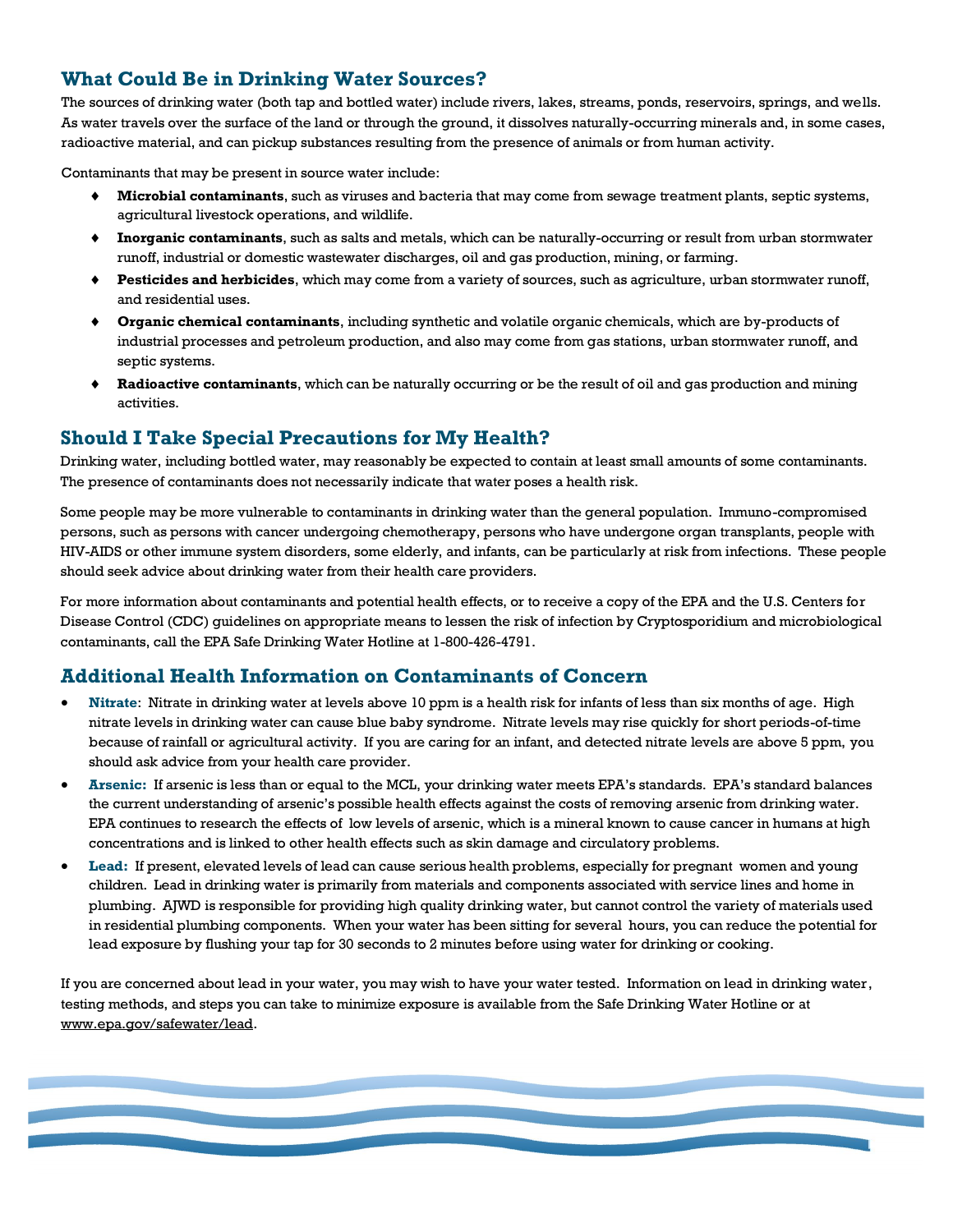

How can you save water? Did you know that the average U.S. household uses approximately 400 gallons of water per day or 100 gallons per person per day? Luckily, there are many low-cost and no-cost ways to conserve water. Small changes can make a big difference - try one today and soon it will become second nature.

- Take short showers a 5-minute shower uses 4 to 5 gallons of water compared to up to 50 gallons for a bath.
- Shut off water while brushing your teeth, washing your hair, and shaving and save up to 500 gallons a month.
- Use a water-efficient showerhead. They're inexpensive, easy to install, and can save you up to 750 gallons a month.
- $\bullet$  Run your clothes washer and dishwasher only when they are full. You can save up to 1,000 gallons a month.
- Fix leaky toilets and faucets. Faucet washers are inexpensive and take only a few minutes to replace. To check your toilet for a leak, place a few drops of food coloring in the tank and wait. If it seeps into the toilet bowl without flushing, you have a leak. Fixing it or replacing it with a new, more efficient model can save up to 1,000 gallons a month.
- Water plants only when necessary. Adjust sprinklers so only your lawn is watered. Apply water only as fast as the soil can absorb it and during the cooler parts of the day to reduce evaporation.
- Teach your kids about water conservation to ensure a future generation that uses water wisely. Make it a family effort to reduce next month's water bill!

#### **Visit the following sites for more information on water conservation:**

<https://www.epa.gov/watersense> <https://www.smarthomewaterguide.org/> <https://smartscape.org/smartscape-professionals-directory/> <https://www.amwua.org/plants>

#### **Definitions and Acronyms**

**Action Level (AL):** The concentration of a contaminant which, if exceeded, triggers treatment or other requirements.

**Action Level Goal (ALG)**

**Average (Avg)**

**Locational Running Annual Average (LRAA):** Average of sample analytical results samples taken at a specific monitoring location during the previous 4 calendar quarters.

**Maximum Contaminant Level (MCL):**  The highest level of a contaminant that is allowed in drinking water.

**Maximum Contaminant Level Goal (MCLG):** The level of a contaminant in drinking water below which there is no known or expected risk to health.

**Maximum Residual Disinfectant Level (MRDL):** The level of disinfectant added for water treatment that may not be exceeded at the consumer's tap.

**Maximum Residual Disinfectant Level Goal (MRDLG):** The level of disinfectant **Parts Per Billion (ppb)**: ppm x 1000 added for treatment at which no known or anticipated adverse effect on health of persons would occur.

**Milligrams per Liter (mg/L)**

**Nephelometric Turbidity Units (NTU)**: A measure of water clarity.

**Not Applicable (NA)**: Sampling was not completed by regulation or was not required.

**Not Detected (ND)**

**Parts Per Million (ppm)** or Milligrams per liter (mg/L).

**Pico Curies per Liter (pCi/L)**

**Treatment Technique (TT)**: A required process intended to reduce the level of a contaminant in drinking water.